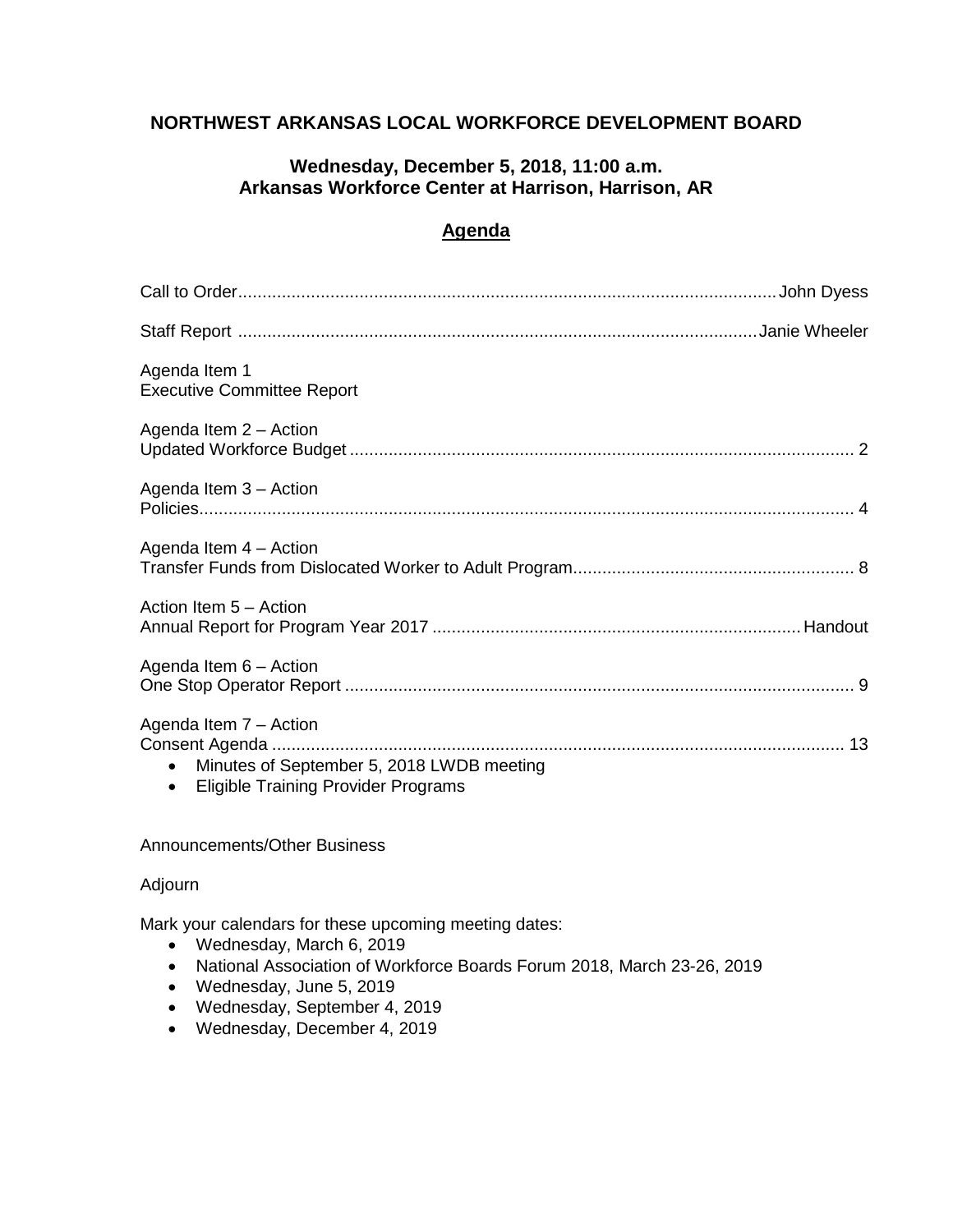# Northwest Arkansas Workforce Planning Budget for PY2018

| <b>ADMIN REVENUE</b>             | <b>TOTAL</b> | <b>PROMISE</b> | NEG AR-29 | <b>ONE-STOP</b>          | YOUTH HC                 | <b>REG PLAN</b> | <b>SECTOR PART</b> | <b>TOTAL FORMULA</b> | YOUTH          | <b>ADULT</b> | <b>DLW</b> |
|----------------------------------|--------------|----------------|-----------|--------------------------|--------------------------|-----------------|--------------------|----------------------|----------------|--------------|------------|
| PY 18 Allocation                 | 82,734.00    |                |           |                          |                          |                 |                    | 82,734.00            | 63,758.00      | 9,097.00     | 9,879.00   |
| FY 19 Allocation                 | 95,280.00    | $\sim$         |           |                          |                          |                 |                    | 95,280.00            | $\sim$         | 48,505.00    | 46,775.00  |
| <b>Total Allocation</b>          | 178,014.00   |                |           |                          |                          |                 |                    | 178,014.00           | 63,758.00      | 57,602.00    | 56,654.00  |
| PY 17 Carryover                  | 106,232.89   |                | 63,120.11 |                          | 3,067.21                 | 450.00          | 450.00             | 39,145.57            | 39,145.57      |              |            |
| FY 18 Carryover                  | 78,327.80    |                |           |                          |                          |                 | $\sim$             | 78,327.80            | $\sim$         | 62,228.13    | 16,099.67  |
| <b>Total Available Admin</b>     | 362,574.69   | $\blacksquare$ | 63,120.11 |                          | 3,067.21                 | 450.00          | 450.00             | 295,487.37           | 102,903.57     | 119,830.13   | 72,753.67  |
|                                  |              |                |           |                          |                          |                 |                    |                      |                |              |            |
| <b>ADMIN BUDGET</b>              |              |                |           |                          |                          |                 |                    |                      |                |              |            |
| Salaries & Wages                 | 192,939.85   |                | 24,769.38 |                          | 2,537.50                 | 418.50          | 418.50             | 164,795.97           | 57,390.25      | 66,830.34    | 40,575.38  |
| Payroll Expense - Other          | 2,601.96     |                |           |                          |                          |                 |                    | 2,601.96             | 906.13         | 1,055.18     | 640.64     |
| Fringe Benefits                  | 68,865.78    |                | 12,853.00 |                          | 529.71                   | 31.50           | 31.50              | 55,420.07            | 10,806.56      | 12,584.12    | 7,826.93   |
| P/A-Admin Costs                  | 61,086.90    |                | 21,063.40 |                          |                          |                 |                    | 40,023.50            | 13,938.20      | 16,230.88    | 9,854.42   |
| Outreach                         | 130.00       |                |           |                          |                          |                 |                    | 130.00               | 45.27          | 52.72        | 32.01      |
| Communication - Telephone        | 960.00       |                | 100.00    |                          |                          |                 |                    | 860.00               | 299.50         | 348.76       | 211.75     |
| Computer Software Maint/Renewals | 0.00         |                |           |                          |                          |                 |                    |                      | $\blacksquare$ |              |            |
| Contractual-CDC                  | 0.00         |                |           |                          |                          |                 |                    | ٠                    | $\sim$         |              |            |
| Depreciation Exp                 | 3,200.40     |                |           |                          |                          |                 |                    | 3,200.40             | 1,114.54       | 1,297.87     | 787.99     |
| <b>INTEREST EXPENSE</b>          | 61.02        |                |           |                          |                          |                 |                    | 61.02                | 21.25          | 24.75        | 15.02      |
| Motor Pool                       | 71.22        |                |           |                          |                          |                 |                    | 71.22                | 24.80          | 28.88        | 17.54      |
| Maintenance & Repair - Equipment | 0.00         |                |           |                          |                          |                 |                    |                      | $\sim$         |              | $\sim$     |
| <b>Bank Service Fees</b>         | 318.77       |                |           |                          |                          |                 |                    | 318.77               | 111.01         | 129.27       | 78.49      |
| Materials & Supplies             | 397.40       |                | 100.00    |                          |                          |                 |                    | 297.40               | 103.57         | 120.61       | 73.22      |
| Membership/Sub/Pro Activity      | 1,045.14     |                |           |                          |                          |                 |                    | 1,045.14             | 363.97         | 423.84       | 257.33     |
| Printing & Reproduction          | 57.43        |                |           |                          |                          |                 |                    | 57.43                | 20.00          | 23.29        | 14.14      |
| Professional Services            | 710.00       |                |           |                          |                          |                 |                    | 710.00               | 247.26         | 287.93       | 174.81     |
| Rent - Bldg/Storage              | 3,612.97     |                | 2,531.80  |                          |                          |                 |                    | 1,081.17             | 376.52         | 438.45       | 266.20     |
| Travel-Training & Education      | 8,414.88     |                |           |                          |                          |                 |                    | 8,414.88             | 2,930.48       | 3,412.52     | 2,071.88   |
| Mileage - Travel                 | 3,345.52     | $\sim$         | 1,702.53  | $\overline{\phantom{a}}$ | $\overline{\phantom{a}}$ | $\sim$          | $\sim$             | 1,642.99             | 572.17         | 666.29       | 404.53     |
| Total Salaries & Overhead        | 347,819.24   | $\blacksquare$ | 63,120.11 | $\blacksquare$           | 3,067.21                 | 450.00          | 450.00             | 280,731.92           | 89,271.48      | 103,955.70   | 63,302.28  |
|                                  |              |                |           |                          |                          |                 |                    |                      |                |              |            |
| Carryover July - Sept 2019       | 14,755.45    |                |           |                          |                          |                 |                    | 14,755.45            | 13,632.09      | 15,874.43    | 9,451.39   |
| <b>Total Admin Budget</b>        | 362,574.69   |                | 63,120.11 |                          | 3,067.21                 | 450.00          | 450.00             | 295,487.37           | 102,903.57     | 119,830.13   | 72,753.67  |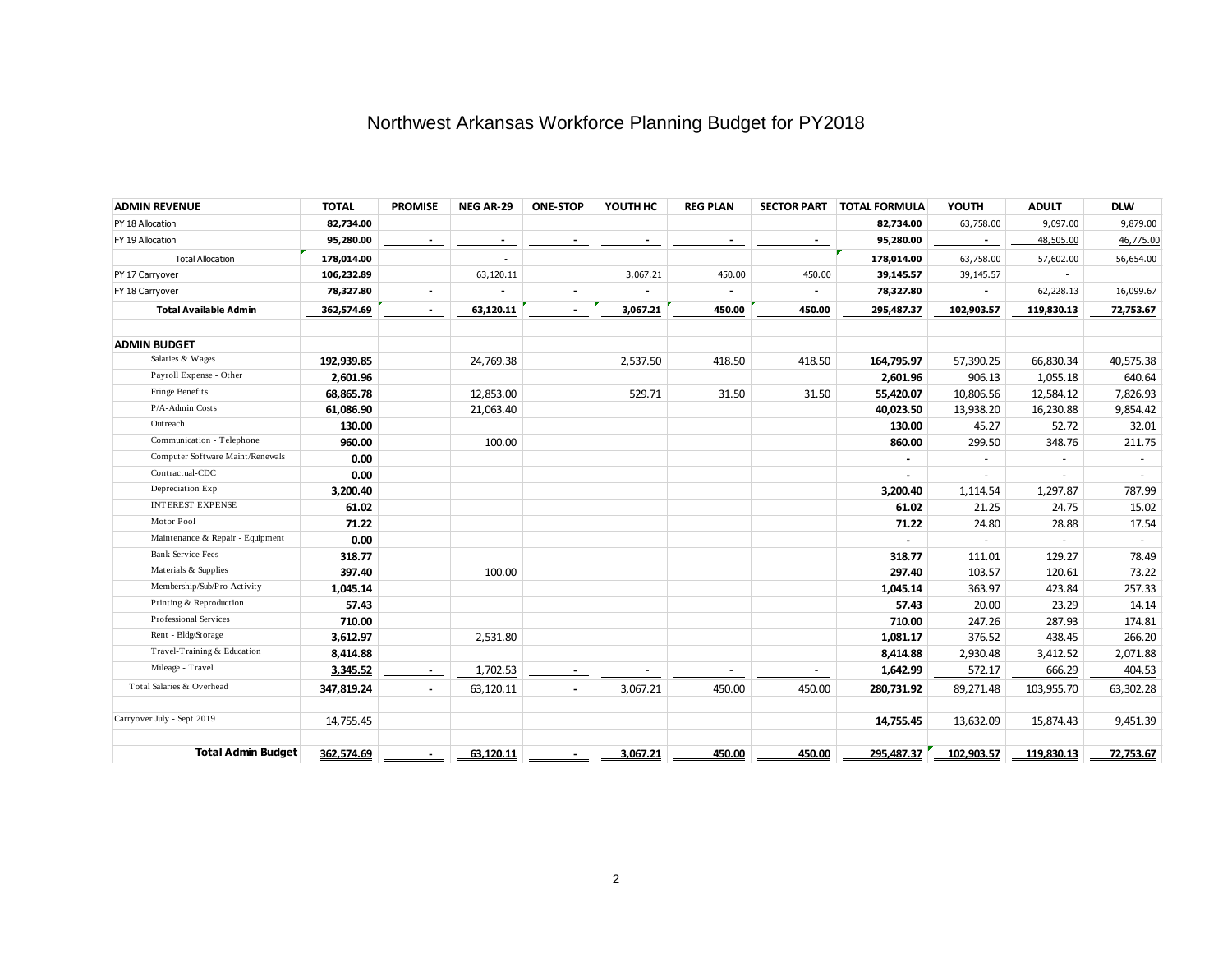# Northwest Arkansas Workforce Planning Budget for PY2018

| <b>PROGRAM REVENUE</b>           | <b>TOTAL</b> | <b>PROMISE</b>           | NEG AR-29  | <b>ONE-STOP</b>          | YOUTH HC                 | <b>REG PLAN</b> | <b>SECTOR PART</b> | <b>TOTAL FORMULA</b> | YOUTH          | <b>ADULT</b> | <b>DLW</b> |
|----------------------------------|--------------|--------------------------|------------|--------------------------|--------------------------|-----------------|--------------------|----------------------|----------------|--------------|------------|
| PY 18 Allocation                 | 744,611.00   |                          |            |                          |                          |                 |                    | 744,611.00           | 573,827.00     | 81,873.00    | 88,911.00  |
| FY 19 Allocation                 | 857,536.00   | $\overline{\phantom{a}}$ |            |                          | $\overline{\phantom{a}}$ | $\blacksquare$  | $\sim$             | 857,536.00           | $\blacksquare$ | 436,554.00   | 420,982.00 |
| <b>Total Allocation</b>          | 1,602,147.00 | $\blacksquare$           |            |                          |                          |                 |                    | 1,602,147.00         | 573,827.00     | 518,427.00   | 509,893.00 |
| PY 17 Carryover                  | 934,109.28   | 158,903.68               | 533,279.96 | 12,075.99                | 25,825.23                | 14,550.00       | 14,550.00          | 174,924.42           | 157,056.80     |              | 17,867.62  |
| FY 18 Carryover                  | 681,153.47   |                          |            |                          |                          |                 |                    | 681,153.47           |                | 514,060.47   | 167,093.00 |
| <b>Total Available Program</b>   | 3,217,409.75 | 158,903.68               | 533,279.96 | 12,075.99                | 25,825.23                | 14,550.00       | 14,550.00          | 2,458,224.89         | 730,883.80     | 1,032,487.47 | 694,853.62 |
|                                  |              |                          |            |                          |                          |                 |                    |                      |                |              |            |
| Program Budget                   |              |                          |            |                          |                          |                 |                    |                      |                |              |            |
| Salaries & Wages                 | 763,784.51   | 81,864.26                | 7,539.14   | 8,083.24                 |                          | 4,050.00        | 4,050.00           | 658,197.87           | 195,696.56     | 276,451.95   | 186,049.36 |
| Payroll Expense - Other          | 9,560.58     | 730.30                   |            |                          |                          |                 |                    | 8,830.28             | 2,625.43       | 3,708.84     | 2,496.01   |
| Fringe Benefits                  | 199,412.06   | 18,405.39                | 2,385.40   | 2,746.45                 |                          | 1,350.00        | 1,350.00           | 173,174.82           | 51,488.65      | 72,735.75    | 48,950.42  |
| P/A-Admin Costs                  | 53,336.90    | 1,108.89                 |            |                          |                          |                 |                    | 52,228.01            | 15,528.52      | 21,936.47    | 14,763.02  |
| Postage                          | 1,198.88     | 172.36                   |            |                          |                          |                 |                    | 1,026.52             | 305.21         | 431.15       | 290.16     |
| Communication - Telephone        | 14,024.34    | 1,460.96                 |            |                          |                          |                 |                    | 12,563.38            | 3,735.37       | 5,276.79     | 3,551.23   |
| Computer Software Maint/Renewals | 250.00       |                          |            |                          |                          |                 |                    | 250.00               | 74.33          | 105.00       | 70.67      |
| Depreciation Exp                 | 3,545.85     | 164.03                   |            |                          |                          |                 |                    | 3,381.82             | 1,005.49       | 1,420.41     | 955.92     |
| <b>INTEREST EXPENSE</b>          | 1,139.45     | 42.50                    |            |                          |                          |                 |                    | 1,096.95             | 326.15         | 460.73       | 310.07     |
| Licensing/Titling                | 15.00        |                          |            |                          |                          |                 |                    | 15.00                | 4.46           | 6.30         | 4.24       |
| Motor Pool                       | 265.18       | 16.55                    |            |                          |                          |                 |                    | 248.63               | 73.92          | 104.43       | 70.28      |
| Maintenance & Repair - Equipment | 100.00       |                          |            |                          |                          |                 |                    | 100.00               | 29.73          | 42.00        | 28.27      |
| Maintenance & Repair - Vehicle   | 0.00         |                          |            |                          |                          |                 |                    |                      | $\sim$         |              | $\sim$     |
| Materials & Supplies             | 11,796.82    | 2,994.66                 |            |                          |                          | 500.00          | 500.00             | 7,802.16             | 2,319.75       | 3,277.01     | 2,205.40   |
| Membership/Sub/Pro Activity      | 1,642.89     | 51.06                    |            | 338.04                   |                          |                 |                    | 1,253.79             | 372.78         | 526.61       | 354.40     |
| Printing & Reproduction          | 2,278.74     | 416.98                   |            | 40.36                    |                          |                 |                    | 1,821.40             | 541.54         | 765.01       | 514.85     |
| Professional Services/Consultant | 3,250.00     |                          |            |                          |                          |                 | 3,250.00           |                      |                |              |            |
| Rent - Bldg/Storage              | 49,588.68    | 6,239.65                 |            |                          |                          |                 |                    | 43,349.03            | 12,888.61      | 18,207.17    | 12,253.24  |
| Travel-Training & Education      | 30,863.81    | 2,585.22                 |            |                          |                          |                 |                    | 28,278.59            | 8,407.84       | 11,877.39    | 7,993.36   |
| Employee Tuition Reimbursement   | 3,000.00     |                          |            |                          |                          |                 |                    | 3,000.00             | 891.97         | 1,260.04     | 847.99     |
| Mileage - Travel                 | 23,597.34    | 2,557.18                 | 1,466.15   | 867.90                   |                          | 1,650.00        | 1,650.00           | 15,406.11            | 4,580.57       | 6,470.77     | 4,354.76   |
| Utilities                        | 16,400.00    |                          |            |                          |                          |                 |                    | 16,400.00            | 4,876.08       | 6,888.22     | 4,635.70   |
| Meeting Cost                     | 14,950.00    | 1,948.82                 | $\sim$     | $\overline{\phantom{a}}$ | $\sim$                   | 7,000.00        | 3,750.00           | 2,251.18             | 669.32         | 945.53       | 636.33     |
| Total Salaries and Overhead      | 1,204,001.03 | 120,758.81               | 11,390.69  | 12,075.99                | $\sim$                   | 14,550.00       | 14,550.00          | 1,030,675.54         | 306,442.29     | 432,897.57   | 291,335.68 |
|                                  |              |                          |            |                          |                          |                 |                    |                      |                |              |            |
| Participant Costs                | 1,710,859.37 | 38,144.87                | 521,889.27 | $\overline{\phantom{a}}$ | 25,825.23                | $\sim$          | $\sim$             | 1,125,000.00         | 325,000.00     | 500,000.00   | 300,000.00 |
| Carryover July - Sept 2019       | 302,549.35   |                          |            |                          |                          |                 |                    | 302,549.35           | 99,441.51      | 99,589.90    | 103,517.94 |
| <b>Total Program Budget</b>      | 3,217,409.75 | 158,903.68               | 533,279.96 | 12,075.99                | 25,825.23                | 14,550.00       | 14,550.00          | 2,458,224.89         | 730,883.80     | 1,032,487.47 | 694,853.62 |
|                                  |              |                          |            |                          |                          |                 |                    |                      |                |              |            |
| <b>Total Budget</b>              | 3,579,984.44 | 158,903.68               | 596,400.07 | 12,075.99                | 28,892.44                | 15,000.00       | 15,000.00          | 2,753,712.26         | 833,787.37     | 1,152,317.60 | 767,607.29 |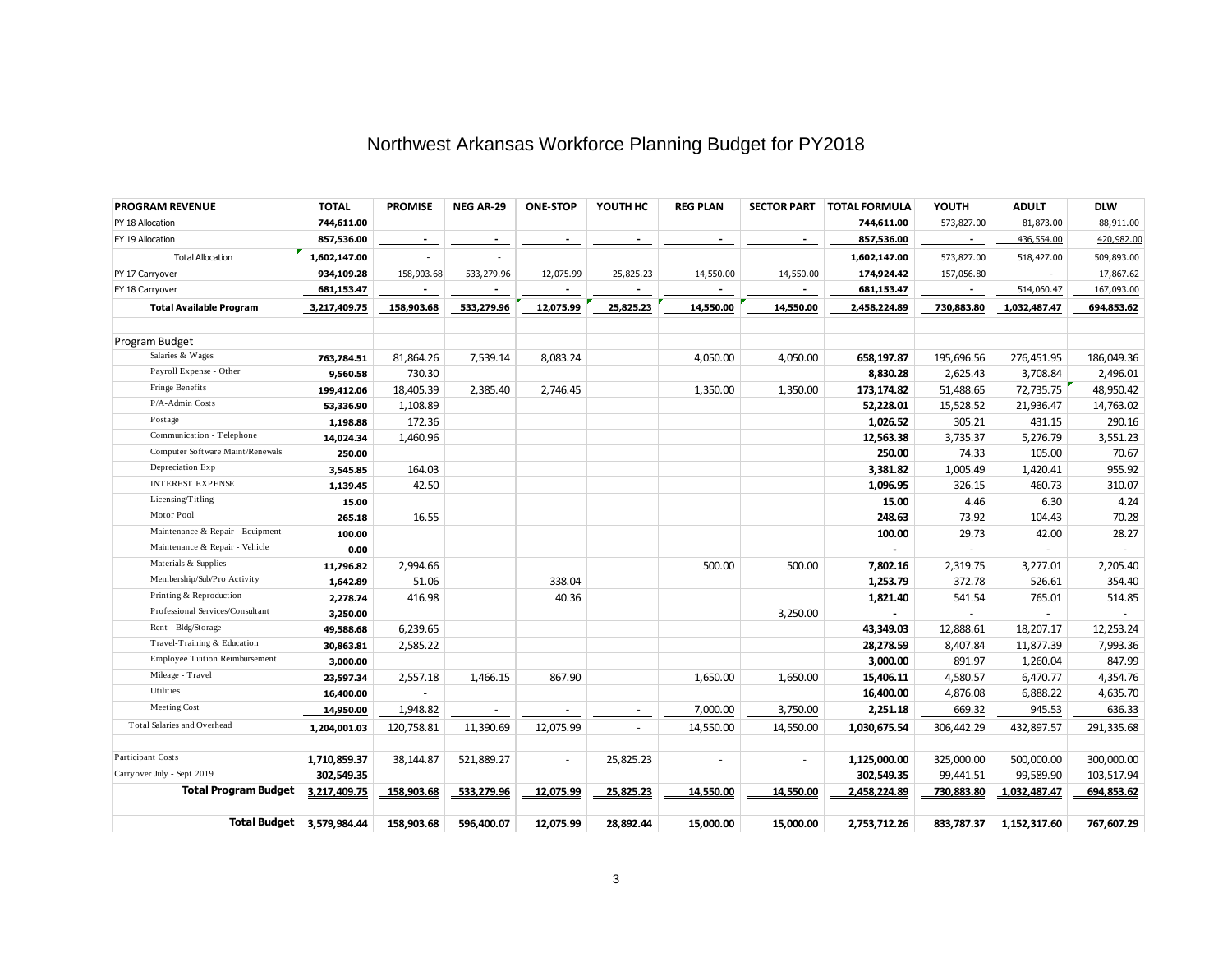#### Northwest Arkansas Workforce Development Board Policy

Policy Name *Youth* Incentives Effective Date June 7, 2017 Date Approved by the Board June 7, 2017 September 5, 2018 revised *December 5, 2018 revised*

Incentives will be paid for eligible youth programs based on the availability of funds. 20 CRF 681.640 states that "incentive payments to youth participants are permitted for recognition and achievement directly tied to training activities and work experiences. *Payment will be in the form of a gift card if \$50.00 and under. Payment will be in the form of a check if amount is over \$50.00.*

#### *In School Youth Program:*

1) Attending Job Club

Incentives are paid to individual participants who participate in "job clubs" at an established hourly rate for attendance.

Acceptable Documentation:

**•** Time sheet submitted for payment

#### 2) School Attendance

An incentive will be paid to youth each semester with good school attendance habits based on the following scale:

| Perfect attendance (no days or classes missed): | \$25.00 |
|-------------------------------------------------|---------|
| 1 day missed, or 4 or less class periods missed | \$20.00 |
| 2 days, or less than 8 class periods missed:    | \$10.00 |

Acceptable Documentation:

• Copy of school records such as report card showing days absent

#### 3) Showing Improvement in Grades

a) *Studies show that ninety-five percent of students who receive Bs or better and have a GPA of 3.0 in the 9th grade go on to graduate from high school. Since completing high school is a priority of the youth program it is important to recognize students for this achievement.* An incentive will be paid to youth who show improvement in grades from the first nine weeks each semester to the second nine weeks. In order to receive this incentive, the participant must raise their grade point by .50. An incentive of \$25.00 each nine weeks will be awarded for grade improvement.

OR

b) Participants with a grade point average of 3.5 at semester will receive an incentive of \$25.00.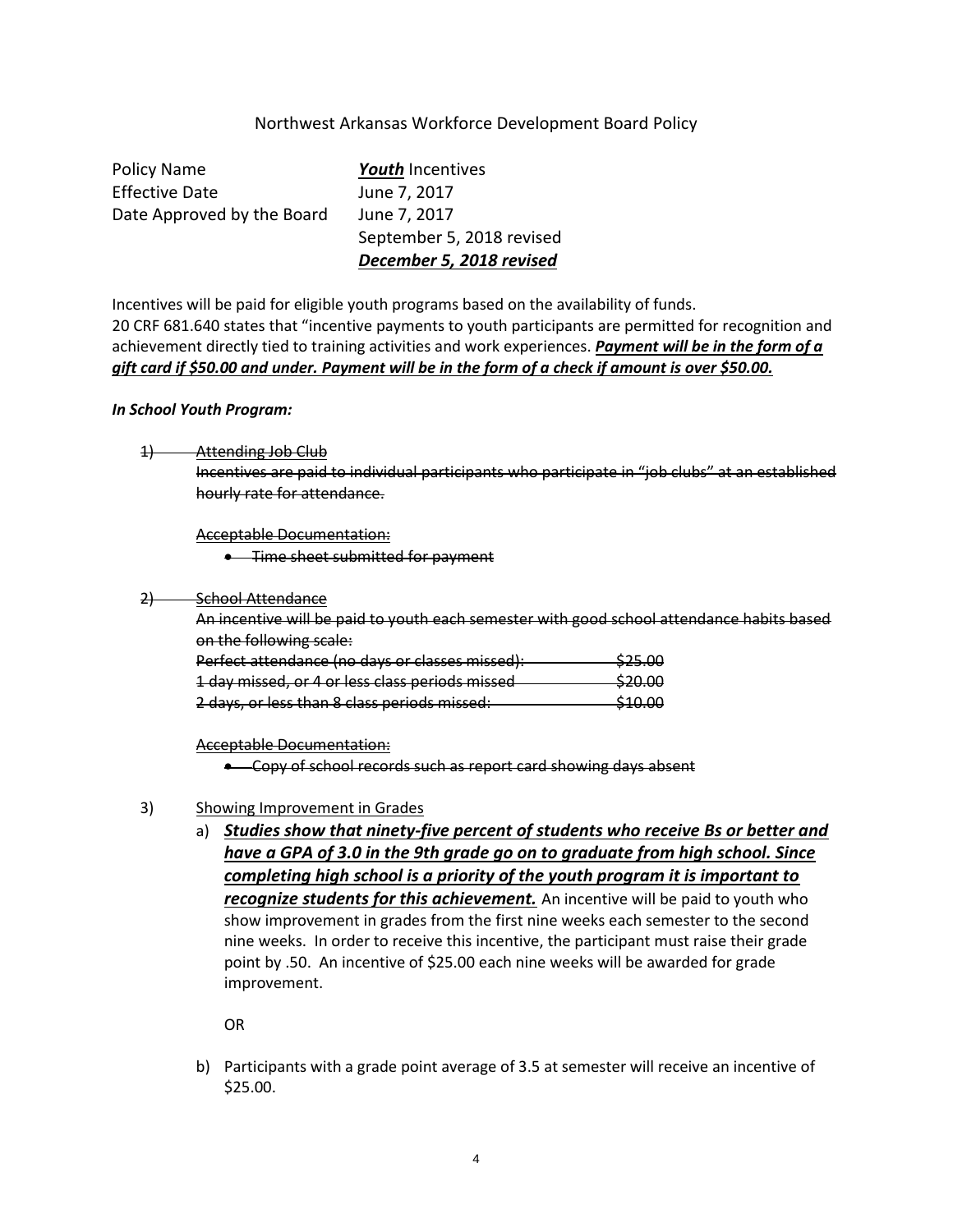#### Acceptable Documentation:

• Copy of school records such as report card

#### 4) Completing Assigned Tasks

Throughout the semester the youth are asked to complete assigned tasks. The youth will receive an incentive each semester if they complete three tasks assigned by their Employment/Training Advisor. These tasks will vary for each participant. If the youth successfully completes three tasks assigned, they will receive \$25.00.

#### Acceptable Documentation:

• Assignment checklist completed by the staff

#### 5) Submitting Grades

Grades are received at nine weeks and at the end of each semester. In order for Employment/Training Advisors to monitor the school progress of the participants we are asking the youth to submit copies of their grades or progress reports. If the participant submits their grades **within two weeks** of receiving them, they will receive a \$10.00 incentive.

#### Acceptable Documentation:

• Copies of grades or progress reports.

#### 6) Graduating High School

*It is the overall arching goal of the ISY program to help individuals become successful wage earners. Labor Bureau Statistics show that individuals with a high school diploma have the potential to earn \$\$30,627 annual compared to high school dropouts at \$20,241. Rewarding individuals for this very important academic achievement is important. An incentive will be awarded to ISY participants who graduate high school.*

Participants who graduate high school will receive \$150.00.

#### Acceptable Documentation:

• Verification from the school that student has graduated

#### 7) Diana Tucker Youth Award

An incentive will be paid annually for the recipient of the Diana Tucker Youth award. This award will honor an outstanding in school or out of school youth for their participant in a work experience activity.

Nominations for the award will be submitted staff

The outstanding youth will be selected by a committee of Non-WIOA staff.

The committee will choose the winner each year.

In case of a tie more than one youth may receive the award.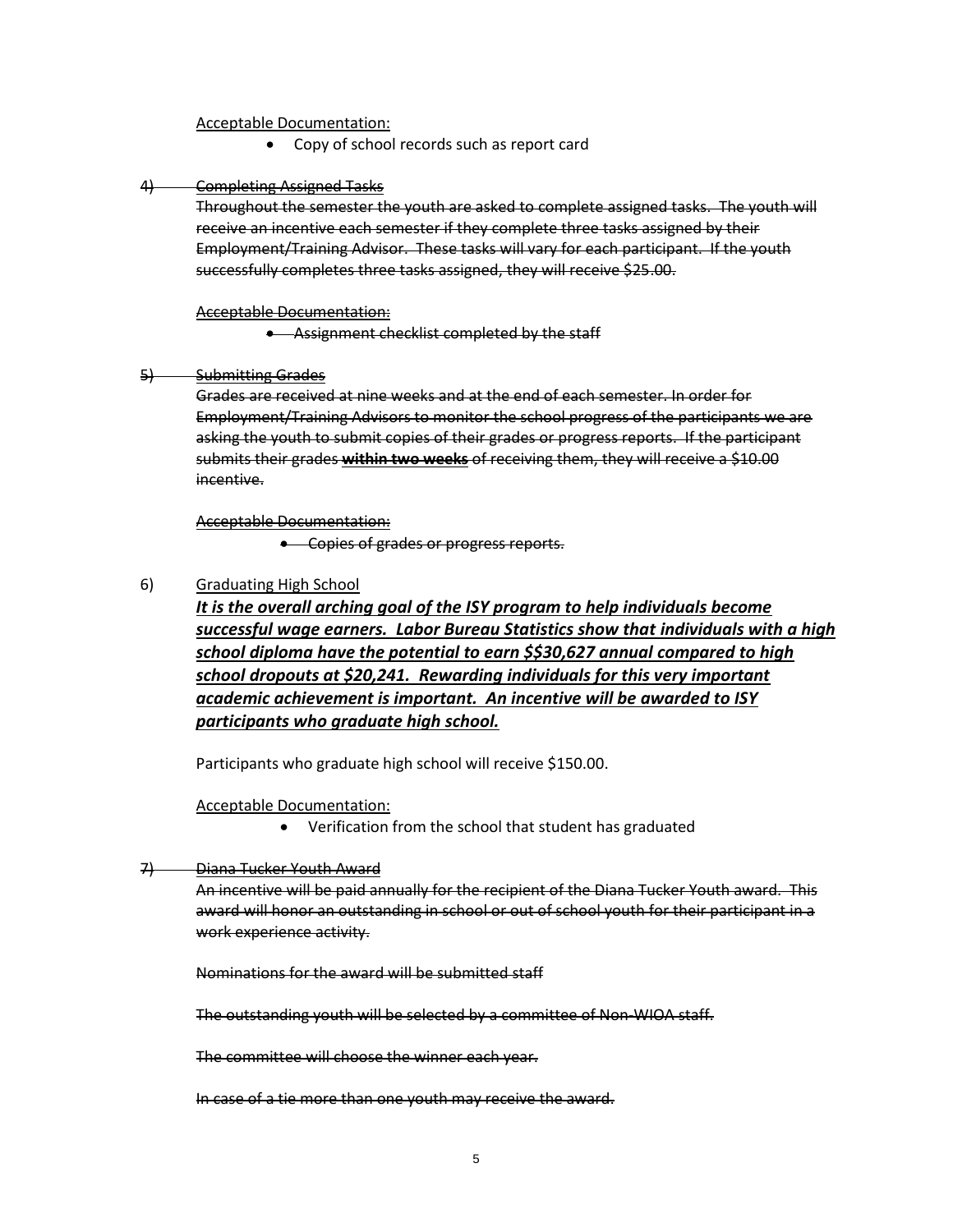The recipient will receive \$250.00 and nominees will receive \$50.00.

Acceptable Documentation: The results of the committee review

#### *Out of School Youth Program:*

#### **Incentives for the Work Experience and OJT program:**

1) Contract Completion

An incentive will be paid to Out-of- School-Youth participants who complete their Work Experience or On-the-Job Training assignments. The staff will decide what a successful completion is for each youth participant. The youth will receive an incentive of \$100.00 after completion.

Acceptable Documentation:

• Statement from staff that the participant completed their contract and is eligible for incentive. (statement to be included with payment request)

#### 2) Unsubsidized Employment:

 Out -of –School-Youth who get a job within 30 days of completing their contract will receive an

incentive of \$50.00.

Acceptable Documentation:

• Statement from ETA in case notes that the participant is employed stating where they are working. (copy of case note included with payment)

#### **Incentives for participants enrolled in a GED program:**

- 1) Participants will be paid an hourly rate for satisfactory participation in GED classes when it is combined with a work experience activity. The work experience activity can be subsidized or unsubsidized. Satisfactory progress means the participant is meeting the attendance requirements of the GED program and they are meeting the classroom standards set forth by the school. By signing attendance forms the school is verifying that the student has attended school and is making progress based on their skills and abilities, and their education plan.
- 2) Receiving GED:

 Participants who receive their GED while enrolled in the program or within first quarter after they exit the program will receive an incentive of \$250.00 for their achievement.

#### Acceptable Documentation:

• Copy of GED records

#### **Post-Secondary Education:**

1) Program Completion:

Participants who complete their classroom training program will receive an incentive of \$75.00.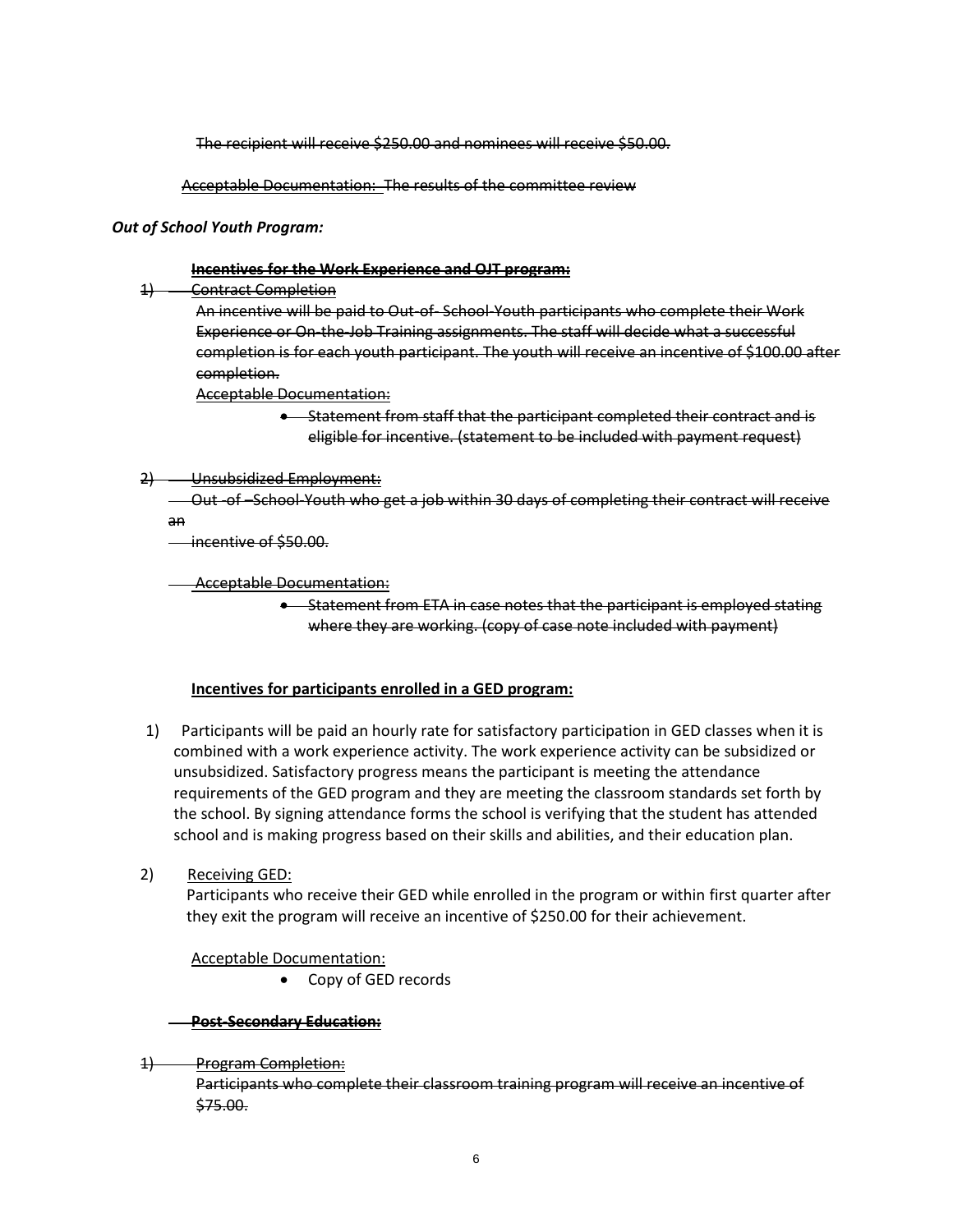Acceptable Documentation:

• Copies of transcript, certificate or diploma.

2) Unsubsidized Employment:

 Out –of- School- Youth who get a job within 30 days of completing their classroom training will

receive an incentive of \$50.00

**Acceptable Documentation:** 

• Statement by ETA in case notes that the participant is employed stating where they are working. (Copy of note with request for payment)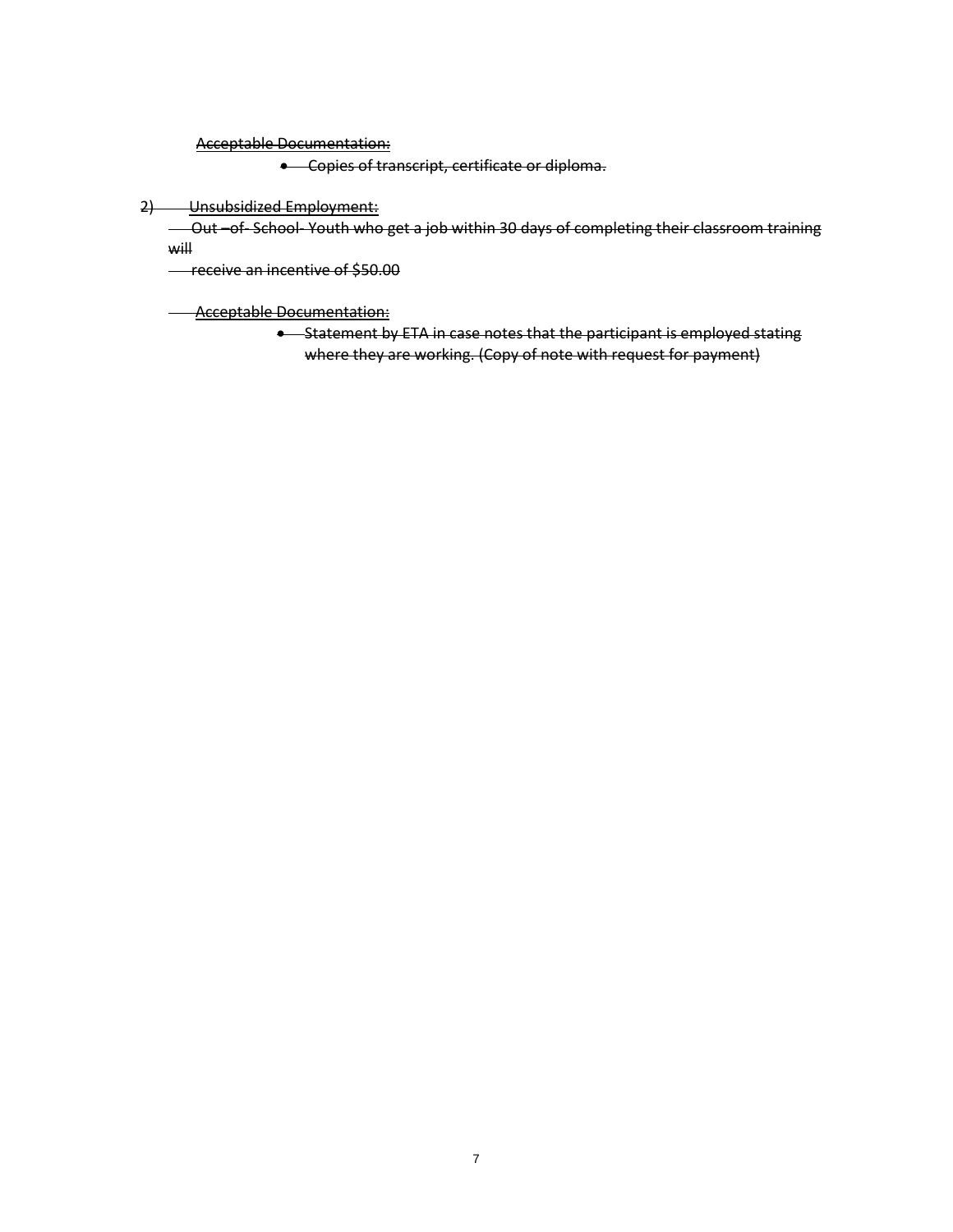

# **NORTHWEST ARKANSAS ECONOMIC DEVELOPMENT DISTRICT, INC.**

NWAEDD PLAZA 818 Highway 62-65-412 North • P.O. Box 190 Harrison, Arkansas 72602-0190 (870) 741-5404

| TO.            | Northwest Workforce Development Board<br>Northwest Chief Elected Officials |
|----------------|----------------------------------------------------------------------------|
| <b>FROM</b>    | Janie Wheeler, Workforce Administrator                                     |
| <b>DATE</b>    | December 5, 2018                                                           |
| <b>SUBJECT</b> | <b>Request to Transfer Funds</b>                                           |

The Workforce Innovation and Opportunity Act of 2014 allows for the transfer of up to 100% of funds to be transferred between the Adult and Dislocated Worker Programs.

The Northwest Arkansas Economic Development District is requesting that up to 50% of the funds from Program Year 2018 (FY19) be transferred from the Dislocated Worker Funding stream to the Adult funding stream. This is requested because there are many more Adult participants requesting services than individuals from the Dislocated Worker group. There will be adequate funds to serve dislocated workers with this transfer. This current transfer below is for 21%, additional transfer may occur if additional funds become available or is deemed necessary.

| Program                  | FY2019<br>allocation | <b>Transfer Amount</b> | FY2019 after<br>transfer |  |
|--------------------------|----------------------|------------------------|--------------------------|--|
| Adult                    | \$485,772            | \$100,000              | \$585,772                |  |
| <b>Dislocated Worker</b> | \$468,735            | $<$ \$100,000>         | \$368,735                |  |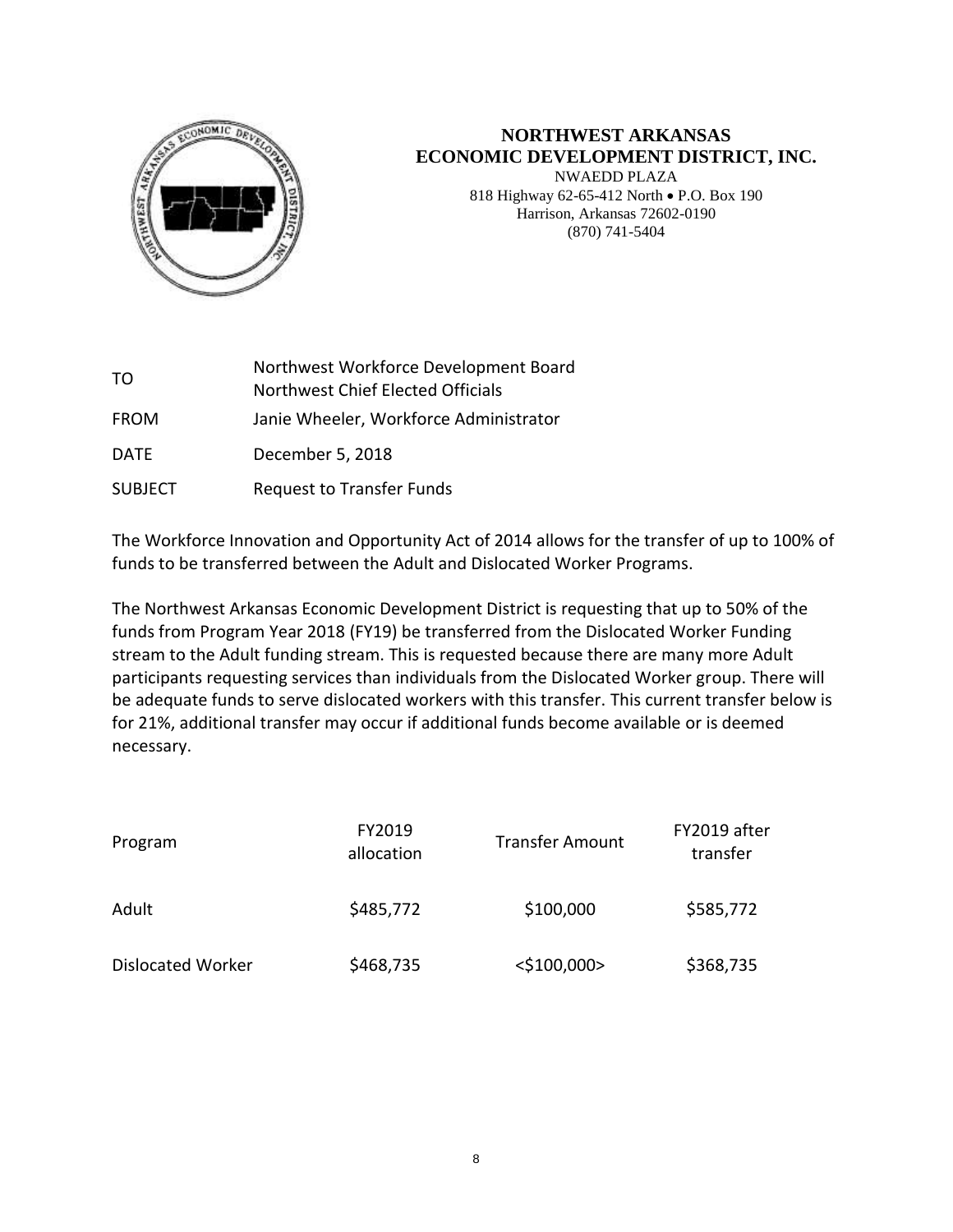# **Title 1**

### **Core 4 NWAEDD**

(Services Include – In-School Youth, Out-of-School Youth, National Disaster Grants, Dislocated Worker, Adult, Promise)

| Location              | <b>1st Quarter Participants</b> | <b>Year to Date</b> |
|-----------------------|---------------------------------|---------------------|
|                       |                                 | <b>Participants</b> |
| Fayetteville          | 87                              | 87                  |
| Harrison              | 99                              | 99                  |
| Mtn. Home             | 77                              |                     |
| Rogers                | 25                              | 25                  |
| <b>Siloam Springs</b> | 46                              | 46                  |

# **Title 2**

### **CORE 4 Adult Education Northwest District**

(Services Include - English Language Learners, U.S. Civics preparation, Adult Basic and Secondary Education, Workplace Education, Family Literacy, Intergrade Education and Training)

| Location                                             | <b>1st Quarter</b><br>Reportable<br><b>Individuals</b> | <b>1st Quarter</b><br><b>Participants</b> | <b>Year to Date</b><br>Reportable<br><b>Individuals</b> | <b>Year to Date</b><br><b>Participants</b> |
|------------------------------------------------------|--------------------------------------------------------|-------------------------------------------|---------------------------------------------------------|--------------------------------------------|
| <b>Arkansas State University</b><br>at Mountain Home | 46                                                     | 32                                        | 46                                                      | 32                                         |
| <b>Fayetteville Public Schools</b>                   | 88                                                     | 83                                        | 88                                                      | 83                                         |
| North Arkansas College                               | 202                                                    | 129                                       | 202                                                     | 129                                        |
| Northwest Arkansas<br><b>Community College</b>       | 858                                                    | 688                                       | 858                                                     | 688                                        |
| Northwest Technical Institute                        | 850                                                    | 522                                       | 850                                                     | 522                                        |
| <b>Ozark Literacy Council</b>                        | 158                                                    | 40                                        | 158                                                     | 40                                         |

# **Title 3**

# **Core 4 Department of Workforce Services**

(Services Include - Job Service, TANF Clients, Unemployment Insurance)

| Location       | <b>1st Quarter Customers</b> | <b>Year to Date Customers</b> |  |  |  |  |
|----------------|------------------------------|-------------------------------|--|--|--|--|
| Fayetteville   | 3,201                        | 3,201                         |  |  |  |  |
| Harrison       | 1,329                        | 1,329                         |  |  |  |  |
| Mtn. Home      | 1,497                        | 1,497                         |  |  |  |  |
| Rogers         | 2,831                        | 2,831                         |  |  |  |  |
| Siloam Springs | 1,352                        | 1,352                         |  |  |  |  |

### **Title 4**

### **Core 4 Arkansas Rehabilitation Services Northwest**

DISTRICT 1 – (Services Include - Case Review, Career & Technical Training and education, transition from to school work or postsecondary, on-the-job training, ancillary support services, and employee performance issues because of a disability in the workplace)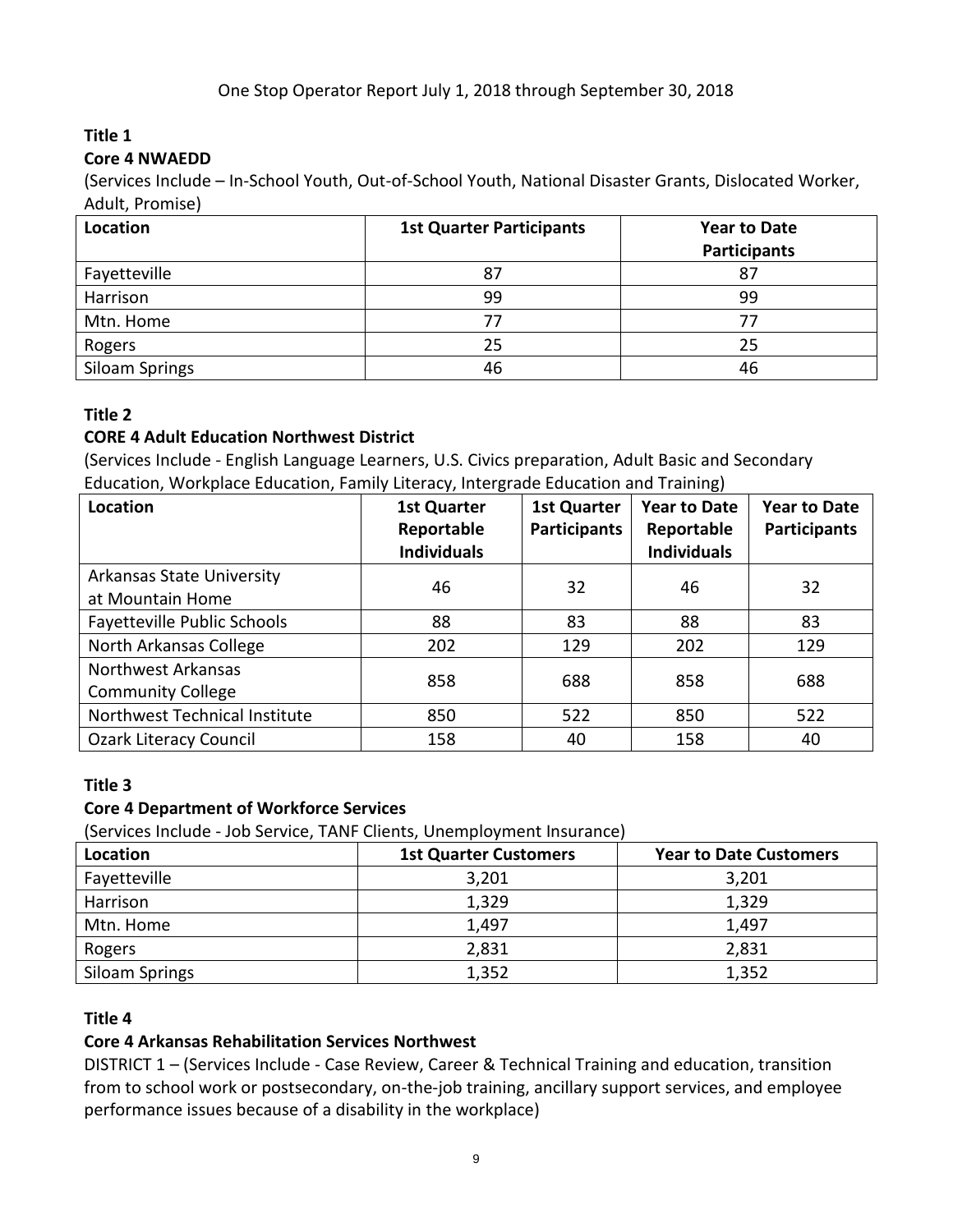| <b>LOCATION</b> | <b>1st Quarter</b><br><b>Applicants</b> | <b>1st Quarter</b><br># Closed | <b>Year to Date</b><br><b>Applicants</b> | <b>Year to Date</b><br># Closed | <b>Current Active</b><br><b>Clients Served</b> |
|-----------------|-----------------------------------------|--------------------------------|------------------------------------------|---------------------------------|------------------------------------------------|
| Fayetteville    | 199                                     | 141                            | 199                                      | 141                             | 873                                            |
| Harrison        | 44                                      | 24                             | 44                                       | 24                              | -97                                            |

### **Title 4**

### **Core 4 Services for the Blind**

DISTRICT 1 – (Services Include - Case Review, Career & Technical Training and education, transition from to school work or postsecondary, on-the-job training, ancillary support services, employee performance issues because of a disability in the workplace)

| <b>LOCATION</b>                                                         | <b>1st Quarter Referrals</b> | <b>Year to Date Total Served</b> |
|-------------------------------------------------------------------------|------------------------------|----------------------------------|
| <b>Benton County</b>                                                    |                              |                                  |
| Baxter, Boone, Carroll, Madison, Marion,<br>Newton, and Searcy Counties |                              | 53                               |
| <b>Washington County</b>                                                |                              | 84                               |

### **WIOA Quarterly Meetings**

Each quarter meetings are held with all Core 4 Partners at different locations throughout the district. The meetings below are listed for this quarter of reporting.

| <b>LOCATION</b>                      | <b>DATE HELD</b>   |
|--------------------------------------|--------------------|
| Mtn. Home                            | September 10, 2018 |
| Harrison                             | September 13, 2018 |
| Fayetteville Rogers & Siloam Springs | October 16, 2018   |
| Rogers & Siloam Springs              | October 16, 2018   |

### **A. Outreach of Services**

In September WIOA Title 1 and Title 3 staff from the Workforce Centers in Fayetteville, Rogers and Siloam Springs toured the Chick-N-Quick plant in Rogers to see what it is like to work at a Tyson facility.

Chris Kellem and Tina Hopkins, Title 1 Career Advisors in Mountain Home, facilitated an interviewing skills session during the Ready to Work class organized by Arkansas State University at Mountain Home (ASUMH) Pipeline to Advance Manufacturing. Mrs. Hopkins mentors a class at Mountain Home High School Career Academy. This year the focus is on habits and attitudes of great leaders.

### **B. Community Activities**

Rose Sparrow, Title 1 Resource Specialist, volunteers at Genesis House, a homeless shelter in Siloam Springs. One of the projects for the shelter will be building four tiny houses for their homeless families. Rogers and Harrison WIOA Title 1 attended Chamber Business after Hours events and ribbon cuttings.

### **C. Future Activity of the Next Quarter**

Partners' Meetings: Mountain Home – December 10, 2018 Harrison – December 13, 2018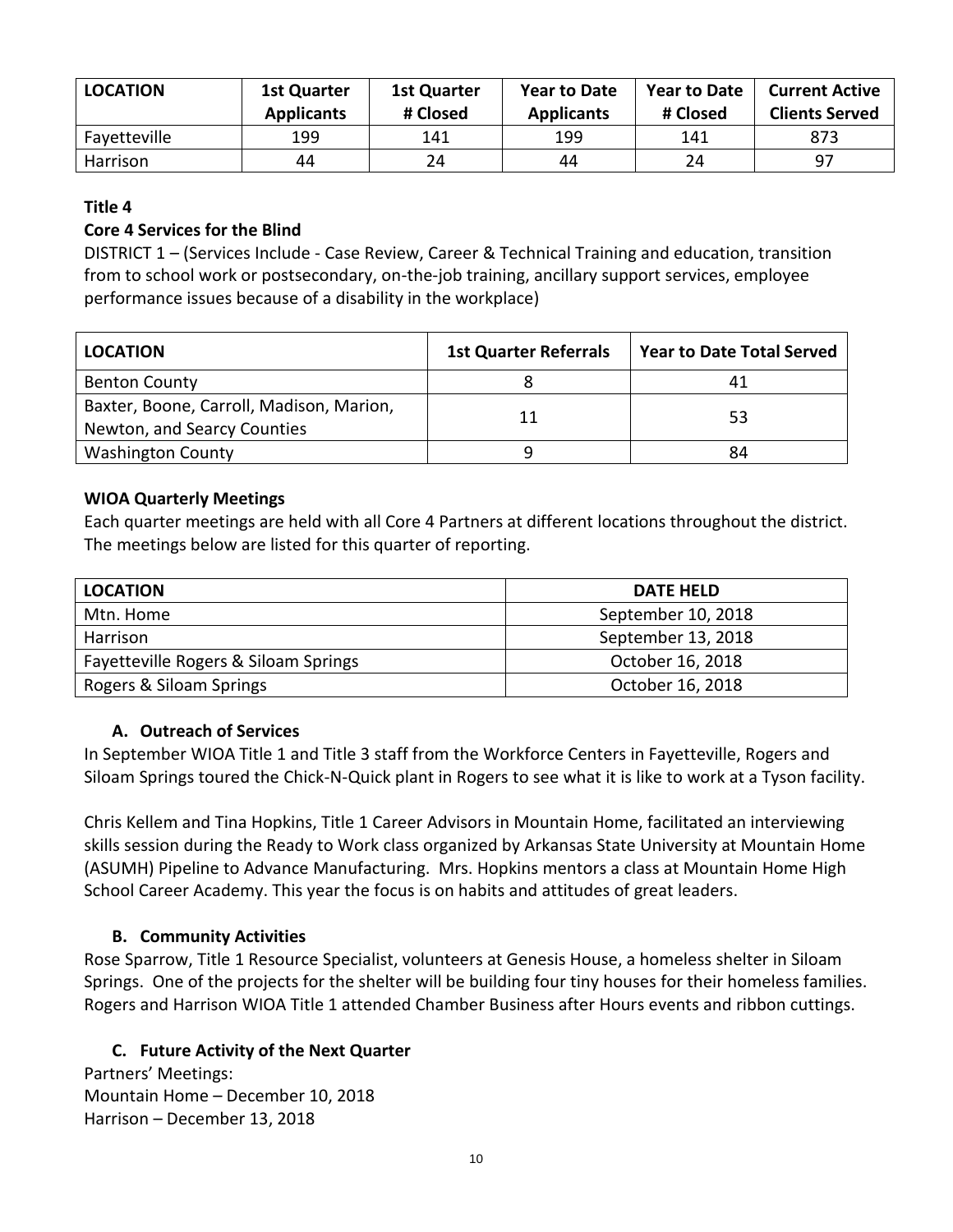Fayetteville – January 2019 Rogers & Siloam Springs – January 2019

The next Camp Alliance Career & Health Expo will be on December 1, 2018 from 10:00 am to 2:00 pm at the Bentonville Armory. The purpose is to provide information and opportunities to service members, veterans, and families.

### **D. Success Story**



When Hannah contacted her WIOA Career Advisor in Harrison she was enrolled in Adult Education classes in Carroll County working toward her GED. She was 22 years old and the single mother of a 7-month-old boy. Hannah had dropped out of high school after completing the  $10<sup>th</sup>$  grade and realized that she needed to complete her education and look for a career that would help her take care of her son. After assessing her interests and discussing her goals we began to explore the possibility of a work experience in the medical field.

Hannah's work experience while attending GED classes was at Green Acres Lodge in Holiday Island where she helped with the daily care of the residents. She received excellent evaluations during this time and realized that it was a field she wanted to continue. Her work ethics and outgoing personality were traits that

her supervisor indicated would take her far in the medical field. After completing her GED in February 2017, she continued to work at Green Acres until starting college.

Hannah started classes at North Arkansas College in the summer of 2017. She was accepted into the RN program in August 2018 and is doing great. She works a part time job to help provide for her son and has the family support she needs to be successful.

She has been a joy to work with and appreciates the WIOA funding that helped her on her pathway to successfully becoming a registered nurse.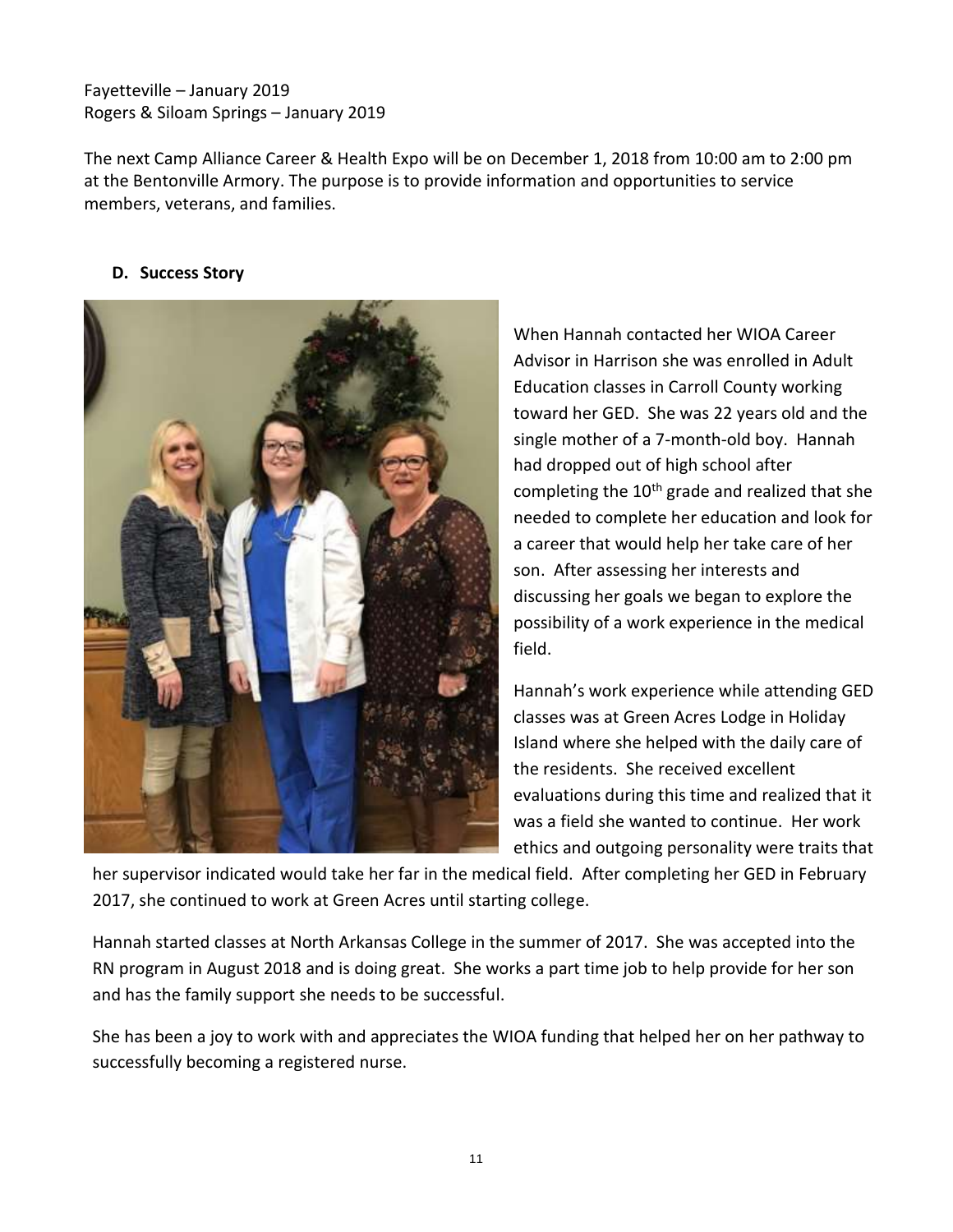### **One-Stop Operator**

# **7/1/17 to 9/30/18**

|                                | <b>Budget</b> | <b>Expenditures</b> | <b>Balance</b> | %    |
|--------------------------------|---------------|---------------------|----------------|------|
| Personnel Services/Salary      | \$53,615.00   | \$45,968.75         | \$7,646.25     | 86%  |
| <b>Fringe Benefits</b>         | 12,135.00     | 9,726.14            | 2,408.86       | 80%  |
| Travel                         | 3,750.00      | 584.25              | 3,165.75       | 16%  |
| Training & Education           | 750.00        | 545.18              | 204.82         | 73%  |
| Telephone/Internet/Fax/Postage | 1,110.00      | 2,906.73            | (1,796.73)     | 262% |
| Printing/Reproduction          | 375.00        | 334.64              | 40.36          | 89%  |
| Materials & Supplies           | 600.00        | 783.39              | (183.39)       | 131% |
| Rent/RSA                       | 2,250.00      | 1,936.27            | 313.73         | 86%  |
| Membership/Subscriptions/      |               |                     |                |      |
| <b>Professional Services</b>   | 375.00        | 36.96               | 338.04         | 10%  |
| Maintenance/Repairs            | 75.00         | 33.55               | 41.45          | 45%  |
| Total                          | \$75,035.00   | \$62,855.86         | \$12,179.14    | 84%  |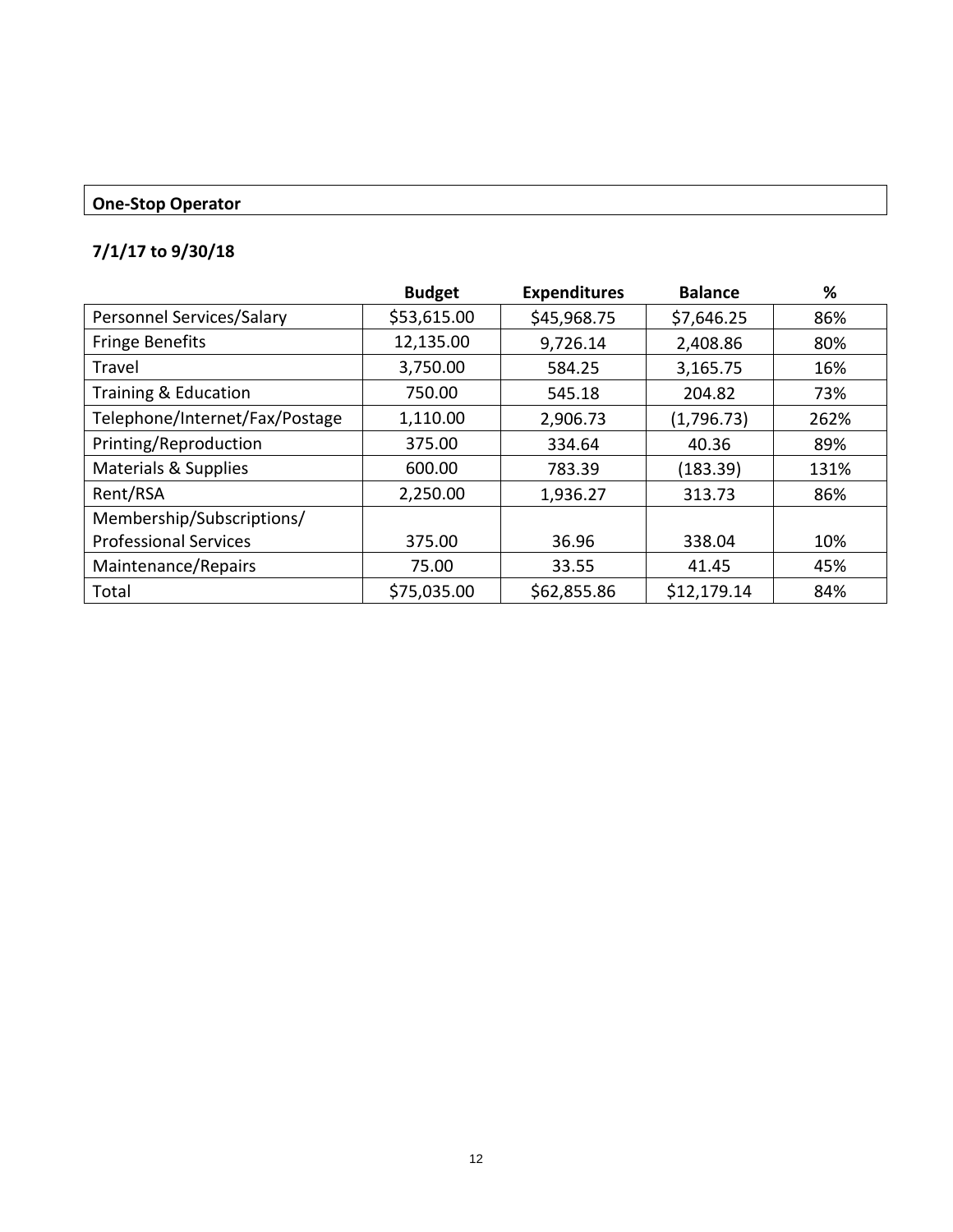### **NORTHWEST ARKANSAS LOCAL WORKFORCE DEVELOPMENT BOARD Minutes of Meeting September 5, 2018**

A meeting of the Northwest Arkansas Local Workforce Development Board (LWDB) was held Wednesday, September 5, 2018, at Arkansas Workforce Center at Harrison, 818 Highway 62-65-412 North, Harrison, AR at 11:00 a.m.

Board Members present were: MR. BEN ALDAMA, NWACC ADULT ED MS. SARAH BROZYNSKI, BAXTER REGIONAL MEDICAL MR. JOHN DYESS, ALTRONIC RESEARCH, INC. MR. KEVIN ESTES, DHS SERVICES FOR THE BLIND MR. WALTER HINOJOSA, NWA LABOR COUNCIL MS. AMY JONES, ARKANSAS REHABILITATION SERVICES MS. JANA KINDALL, AR DEPARTMENT OF WORKFORCE MS. PATTY METHVIN, HARRISON REGIONAL CHAMBER OF COMMERCE MR. ROSS PARKER, PARKER FARMS AND RENTALS MR. BO PHILLIPS, RITTER COMMUNICATIONS MS. BILLIE REED, NAPHE MR. KELLEY SHARP, UNIVERSITY OF ARKANSAS FAYETTEVILLE MR. RICKY TOMPKINS, NWACC

Board members not present, but represented by proxy were: MR. STEVE CLARK, FAYETTEVILLE CHAMBER OF COMMERCE – proxy Chung Tan MR. RICH DAVIS, BLACK HILLS ENERGY – proxy ROSS PARKER

Board Members absent were: MR. DAVID BELL, DAVID BELL, LLC. MR. CLINT MORRIS, LOCAL 155 PLUMBERS AND PIPEFITTERS

Others present were: Mr. Joe Willis, NWAEDD Mr. Jeremy Ragland, NWAEDD Mr. Taff Grice, NWAEDD Ms. Susan Sangren, NWAEDD Ms. Donna Carney, NWAEDD Ms. Janie Wheeler, NWAEDD Mr. Joe Berry, North Arkansas College Ms. Trish Villines, North Arkansas College Ms. Janel Cotter, ASU Mountain Home Mr. Bernardo Corcolis, ADWS Little Rock Ms. Jing Wang, ADWS Little Rock

The meeting was called to order at 11:03 a.m. by CHAIR JOHN DYESS. CHAIR DYESS welcomed the Board and guests.

Ms. Janie Wheeler provided the staff report. Ms. Wheeler discussed the continuing transition and implementation of the Workforce Innovation and Opportunity Act at the federal, state and local level. She stated that the required Infrastructure Funding Agreements is out for signatures. There was a total of 72 Summer Youth work experiences this year; PROMISE with 29 and the Title I with 43. The AR29 National Disaster Grant has exceeded the goal of providing temporary employment for participants. She complimented the staff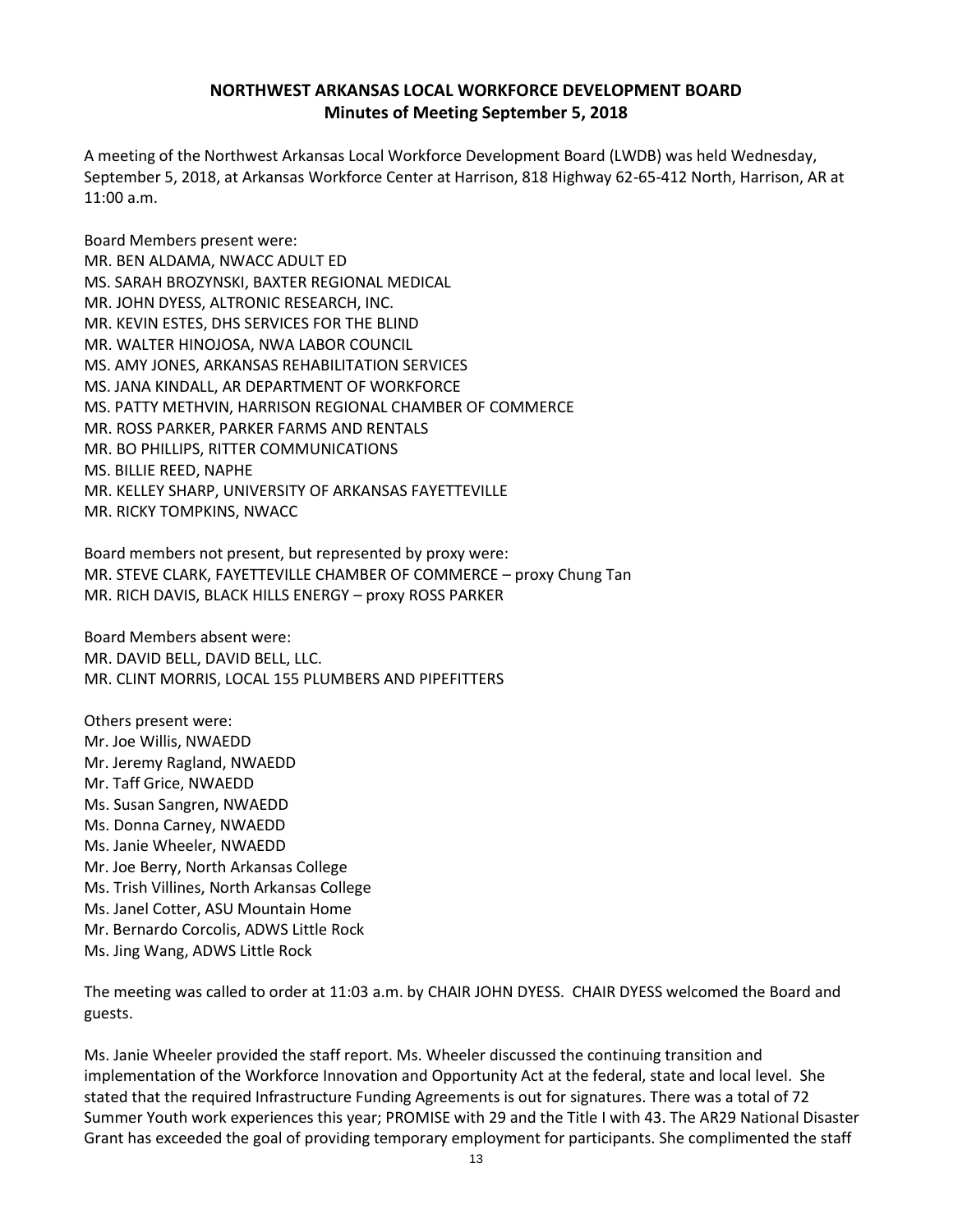for doing a great job. Ms. Wheeler stated that the Title I formula funding has been reduced again this year for a decrease of about 23% over the past two years. Management is vigorously working to see how to reduce expenses.

CHAIRMAN DYESS reported that the Executive Committee had met at 9:30 a.m. this morning (September 5, 2018) and approved the minutes of the January 10, 2018 Executive Committee meeting. The Committee then went into Executive Session. The Executive Session adjourned at 10:38 a.m. and no action was taken. The meeting adjourned at 11:00 a.m.

Election of Officers was presented Motion to reelect the slate of current Officers was made by MR. RICKY TOMPKINS and seconded by MS. JANA KINDALL. Officers include MR. JOHN DYESS, Chairperson; MR. BO PHILLIPS, Vice-Chairperson; and MR. ROSS PARKER, Secretary. Motion passed.

The Program Year 2018 Board Budget motion for approval was made by MR. PHILLIPS and seconded by MS. BILLIE REED. Motion carried.

The Program Year 2018 Full WIOA Budget motion for approval was made by MS. PATTY METHVIN and seconded by MR. PARKER. Motion carried.

Ms. Wheeler presented the Title IB Performance Negotiation results for PY 2018-2019 to the Board. Northwest, as well as all the local Workforce areas in Arkansas, will be required to use the same levels of performance that the State will adhere to. Ms. Wheeler presented spreadsheets that showed how Arkansas ranked compared to the rest of the Nation. She quoted an email from Elroy Willoughby summarizing that "Arkansas is highest in six of the 14 and third highest in three others. We Top 5 in nine of the fourteen measures. No other State was in top percentage for more than four of fourteen".

Motion to accept the performance measures as presented was made by MR. KELLEY SHARP and seconded by MR. RICKY Tompkins. Motion carried.

Ms. Wheeler presented Policies to be revised including Dislocated Worker, Category C; Incentives; and Veteran Priority of Service. These revisions reflect recommendations received from ADWS Program Monitoring staff as technical assistance. Motion to accept Policies included in the agenda was made by Ms. Methvin and seconded by MR. PHILLIPS. Motion carried.

Motion to accept the One Sop Operator as presented was made by MR. PARKER and seconded by MR. SHARPE. Motion carried. The Board expressed appreciation for the information on a quarterly basis.

MR. PHILLIPS moved to approve the Consent Agenda that included the Minutes of the June 6, 2018 Board meeting and the Eligible Training Provider Programs as listed in the Agenda packet. Motion was seconded by MR. TOMPKINS and carried.

CHAIR DYESS called the Board into Executive Session at 11:50 a.m. Motion was made by MS. BILLIE REED and seconded by MR. TOMPKINS that the Board gives the Executive Committee the authority to handle the current personnel issue. The Executive Session adjourned at 12:25 p.m.

Motion to adjourn was made by MR. PHILLIPS and seconded by MR. PARKER. Motion passed, and the meeting adjourned at 12:30 p.m.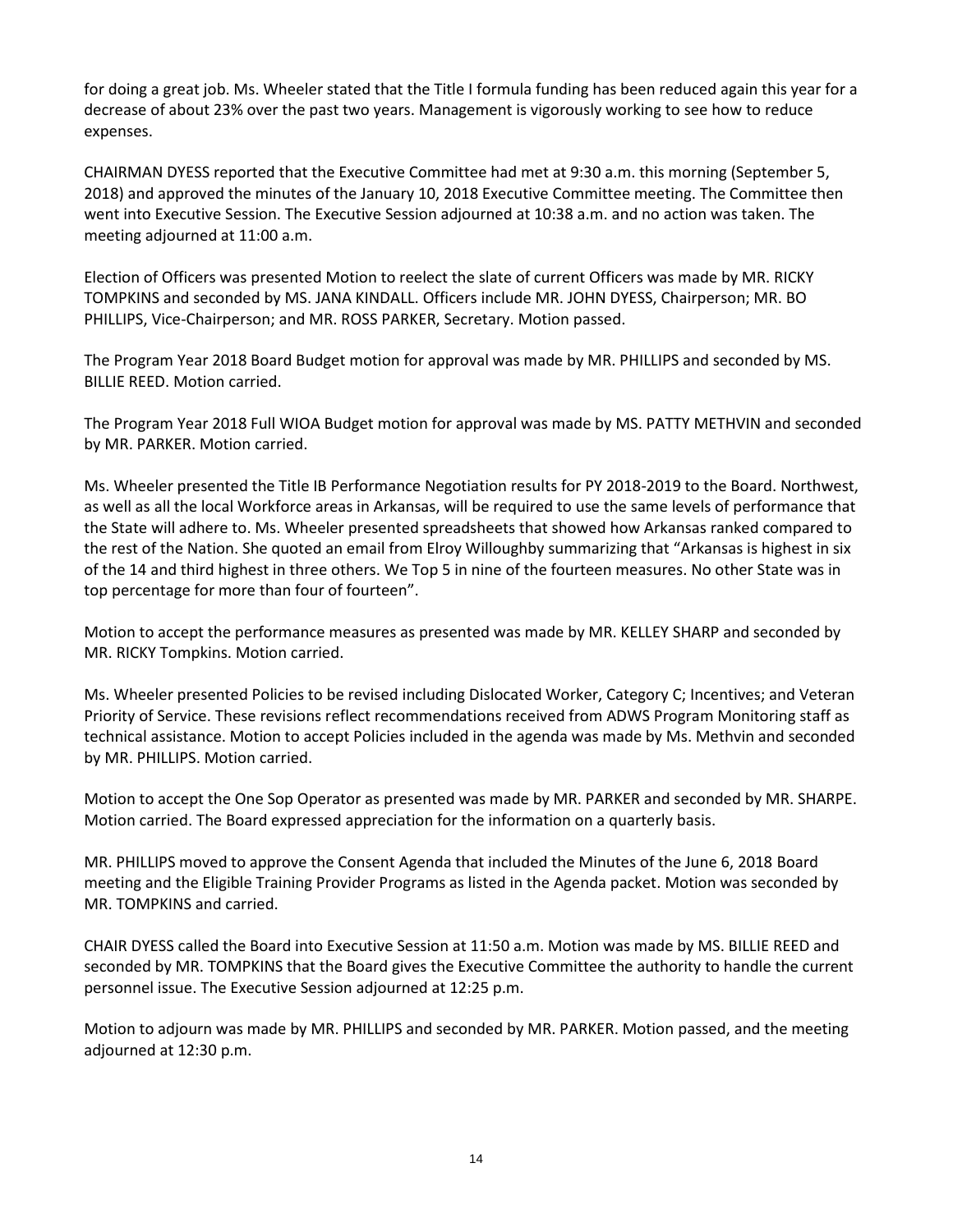| <b>Program Name</b>                                | <b>CIPCode</b> | <b>Training Level</b>          | <b>Application Date</b> | <b>Certification Date</b> |  |  |  |  |
|----------------------------------------------------|----------------|--------------------------------|-------------------------|---------------------------|--|--|--|--|
| <b>Northwest</b>                                   |                |                                |                         |                           |  |  |  |  |
| Northwest Arkansas Community College - Bentonville |                |                                |                         |                           |  |  |  |  |
| <b>HVAC-R</b>                                      | 47.0201        | Non-Credit Certificate Program | 9/12/2018 4:10:20 PM    | 9/13/2018 to 9/12/2019    |  |  |  |  |
| <b>HVAC - Workforce Readiness</b>                  | 47.0201        | <b>Technical Certificate</b>   | 9/12/2018 4:06:55 PM    | 9/13/2018 to 9/12/2019    |  |  |  |  |
| <b>Apprenticeship: Electrical Program</b>          | 46.0302        | Apprenticeship Certification   | 9/12/2018 3:49:50 PM    | 9/13/2018 to 9/12/2019    |  |  |  |  |
| <b>Apprenticeship: Plumbing Program</b>            | 46.0503        | Apprenticeship Certification   | 9/12/2018 3:27:23 PM    | 9/13/2018 to 9/12/2019    |  |  |  |  |
| Paramedic-Associate                                | 51.0904        | Associate Degree               | 8/20/2018 4:56:45 PM    | 8/29/2018 to 8/28/2019    |  |  |  |  |
| <b>Emergency Medical Technology - Paramedic</b>    | 51.0904        | <b>Technical Certificate</b>   | 8/20/2018 4:55:22 PM    | 8/29/2018 to 8/28/2019    |  |  |  |  |
| <b>Graphic Design</b>                              | 50.0409        | <b>Technical Certificate</b>   | 8/20/2018 4:54:11 PM    | 8/29/2018 to 8/28/2019    |  |  |  |  |
| <b>Food Studies - Culinary Arts</b>                | 12.0503        | <b>Technical Certificate</b>   | 8/20/2018 4:46:11 PM    | 8/29/2018 to 8/28/2019    |  |  |  |  |
| <b>Food Studies - Culinary Arts</b>                | 12.0503        | Certificate of Proficiency     | 8/20/2018 4:45:19 PM    | 8/29/2018 to 8/28/2019    |  |  |  |  |
| <b>Food Studies - Culinary Arts</b>                | 12.0503        | Associate Degree               | 8/20/2018 4:43:59 PM    | 8/29/2018 to 8/28/2019    |  |  |  |  |
| Food Studies - Baking and Pastry Arts              | 12.0501        | <b>Technical Certificate</b>   | 8/20/2018 4:41:42 PM    | 8/29/2018 to 8/28/2019    |  |  |  |  |
| <b>Food Studies - Baking and Pastry Arts</b>       | 12.0503        | Associate Degree               | 8/20/2018 4:40:15 PM    | 8/29/2018 to 8/28/2019    |  |  |  |  |
| <b>Food Studies - Artisanal Food</b>               | 12.0503        | <b>Technical Certificate</b>   | 8/20/2018 4:39:00 PM    | 8/29/2018 to 8/28/2019    |  |  |  |  |
| Food Studies - Artisanal Food                      | 12.0503        | Associate Degree               | 8/20/2018 4:38:06 PM    | 8/29/2018 to 8/28/2019    |  |  |  |  |
| <b>Food Studies - Baking and Pastry Arts</b>       | 12.0501        | Certificate of Proficiency     | 8/20/2018 4:20:23 PM    | 8/29/2018 to 8/28/2019    |  |  |  |  |